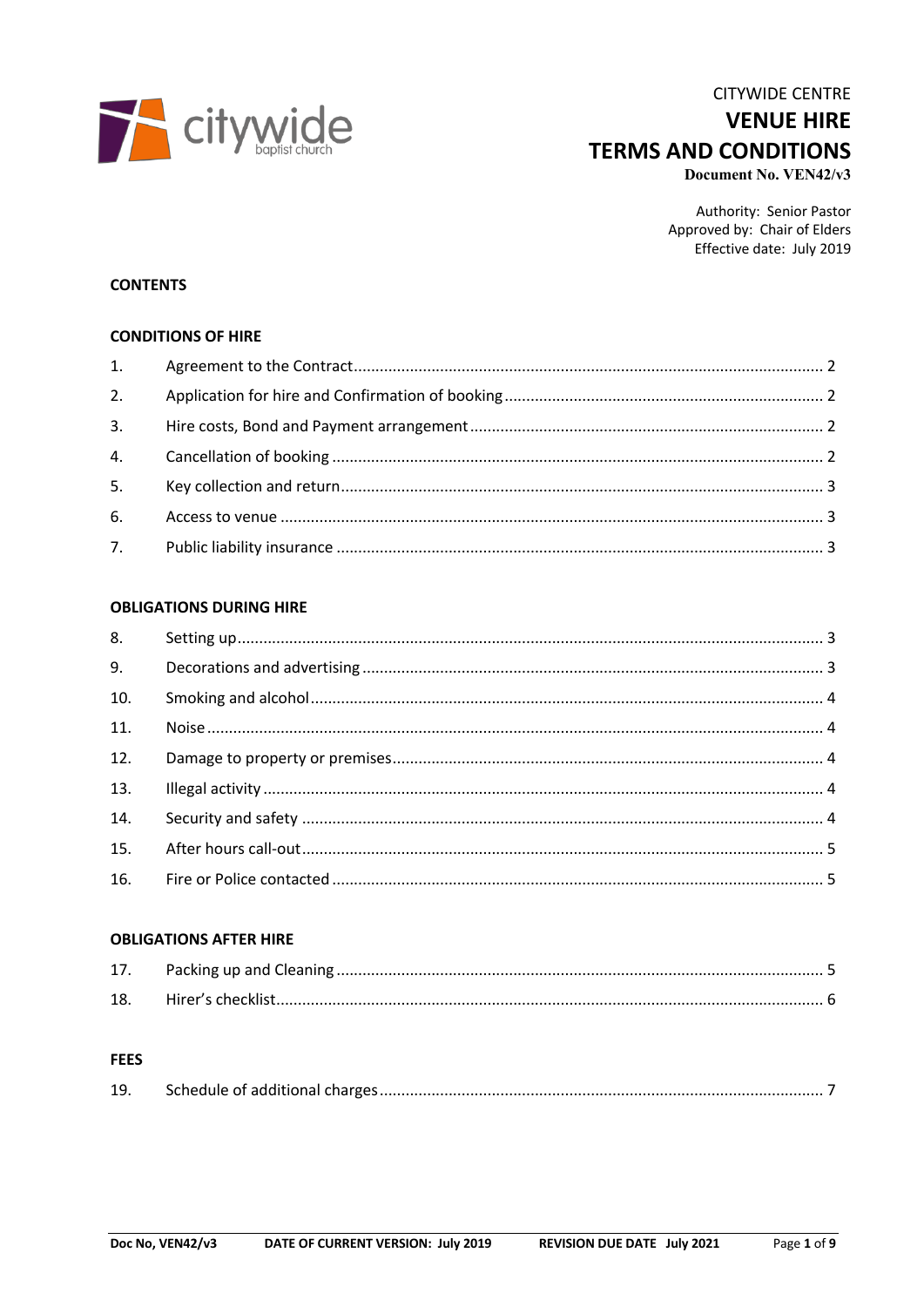# **CONDITIONS OF HIRE**

## **1. Agreement to the Contract**

- 1.1 **Purpose of Hire** The venues are available for regular and casual hire by community groups, organisations and the general public for private events. Organisations, groups or individuals hiring Citywide Centres do so only for the stated purpose of hire. The purpose of the hire must be lawful and conducted in a manner that does not disrupt other users of the venue or residents of the community.
- 1.2 **Restrictions to numbers attending** An estimate of the numbers attending an event must be included on the *Citywide Centre Enquiry Form*. Citywide's Place of Assembly Licences state a maximum capacity which must be strictly adhered to. The maximum capacity for each venue is shown on the *Enquiry Form*. If this term is breached, a fee may be charged *(ref 19, Item 1).*
- 1.3 **Times of Hire** Venues are available for hire from 8.00 am to 12.00 midnight. The period of hire shall commence and conclude strictly at the agreed times nominated on the *Citywide Centre Enquiry Form*. The set up and clean up time must be included in the times of hire. The venue must be vacated promptly at the conclusion of the hiring period. An extra charge may be imposed for any additional time used which is not booked in advance *(ref 19, Item 2).*

## **2. Application for hire and Confirmation of booking**

2.1 Once an online *Citywide Centre Enquiry Form* is received, Citywide will confirm the booking via email within seven (7) working days. If you do not receive a confirmation by seven (7) working days, please contact us on (03) 6244 4333.

### **3. Hire Costs, Bond and Payment arrangement**

- 3.1 When you receive the confirmation of booking, the email will also include a *Hire Agreement Form* to be completed and returned to Citywide's office as soon as possible. Plus a *Quotation* and a request for a \$500 *Bond* pre-payment.
- 3.2 The Bond is held in credit subject to the hirer leaving the premises in its original condition. Any additional costs incurred as per the Schedule of Charges on p.7 will be deducted from the Bond. If the total amount of additional charges is in excess of \$500.00, the excess amount will be added to the invoice.
- 3.3 Following the event, a full invoice including Bond adjustment will be sent to the Hirer requesting full payment within seven (7) days.

## **4. Cancellation of booking**

- 4.1 Citywide requires a minimum of 14 days' written notice (email acceptable) to cancel any booking. Cancellations received with less that 14 days' notice of the intended date of hire will incur a cancellation fee of 20% of quotation price. Cancellations received with greater than 14 days' notice will not incur a cancellation fee. *(Ref 19 Item 3)*
- 4.2 Citywide will provide written and verbal notice of cancelling a booking (without advance warning if necessary) if
	- Citywide suspects that false or misleading information has been provided on the *Citywide Centre Enquiry Form*.
	- Unexpected repairs or alterations to the venue are underway.
	- The premises are not fit for use due to water, electrical or security failure or damage,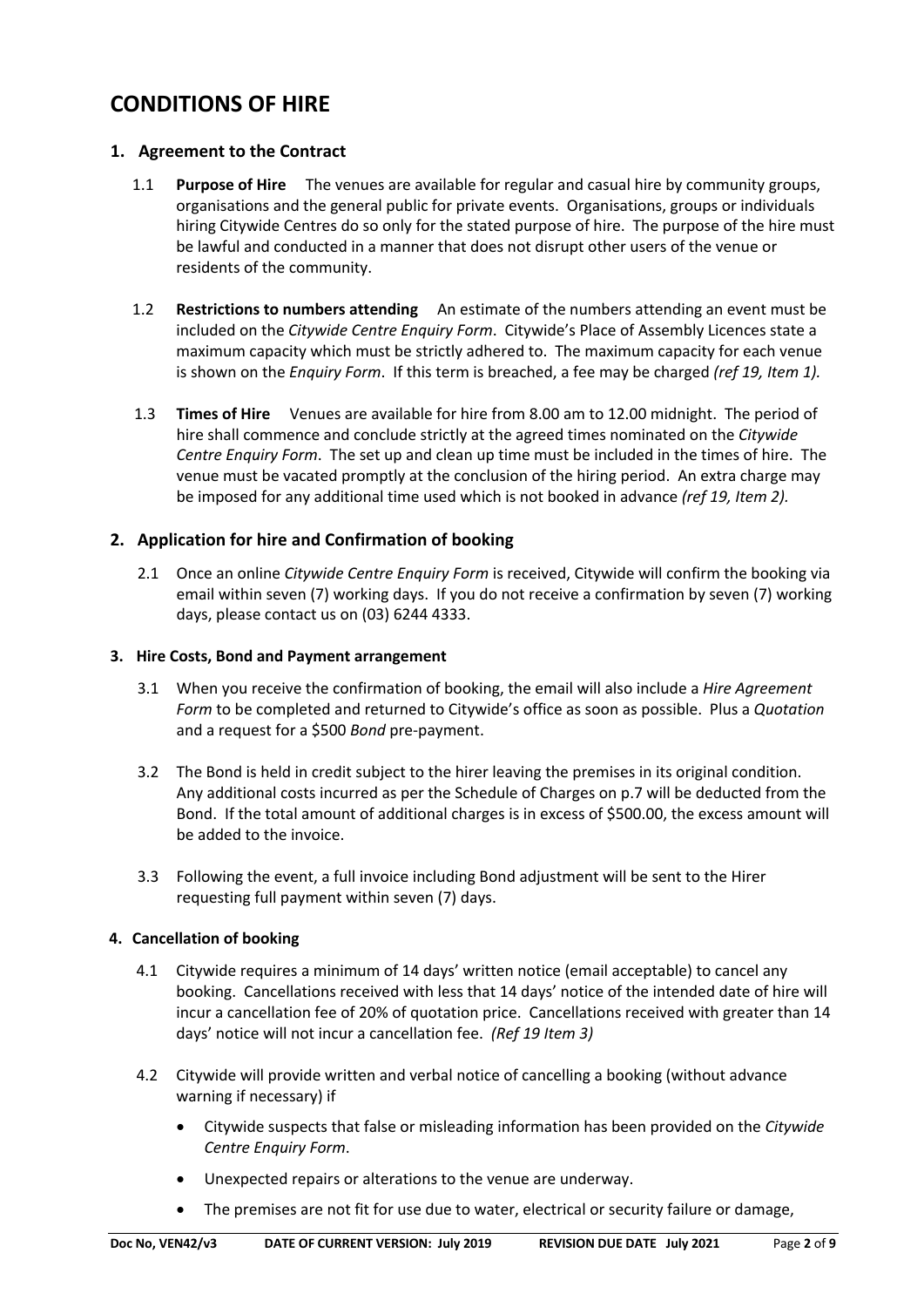• Adequate evidence of insurance coverage has not been provided when requested.

## **5. Key collection and return**

- 5.1 Keys must be collected from Citywide Office, 400 Cambridge Road, Mornington between the hours of 9.00 am and 4.00 pm Monday to Friday. For weekend hires, keys must be collected within these working hours. We recommend contacting the office to arrange a time for collection. There is no after hours key collection or drop off service available at any venue.
- 5.2 If the Hirer fails to collect the key to the venue from the office prior to their hire, an additional fee will apply for after hours call out. *(ref 19, Item 4)*
- 5.3 Keys must be returned to the Citywide office, 400 Cambridge Road, Mornington during the normal working hours (9.00-4.00) on the next working day following the conclusion of the hire period. If keys are not returned on time a fee may be incurred *(ref 19, Item 5)*

## **6. Access to venue**

- 6.1 Premises may only be occupied during the times specified in the *Citywide Centre Enquiry Form*. If the hirer occupies the hire venue either before or after the agreed hire time noted on their application form, addition hire time will be charged accordingly *(ref 19, Item 2).*
- 6.2 All goods and equipment provided by the hirer (including music equipment, jukeboxes, decorations, leftover food/drink, etc) must be removed from the premises within the hire time period or additional charges will apply *(ref 19, Item 7)* There is no storage available to hirers.

## **7. Public Liability Insurance**

7.1 All hirers are required to provide evidence of their own public liability insurance to a value of \$10 million. Hirers will be required to provide a copy of their Public Liability Insurance prior to the event.

# **OBLIGATIONS DURING HIRE**

## **8. Setting up**

- 8.1 Personal belongings, equipment, food and drink items left at the venue will be at the hirer's own risk
- 8.2 Set up time for arranging furniture, decorations, delivery of food and beverages must be included within the hire session time. Should you require the venue staff to set up a basic lecture style seating you will need to arrange with the Venue Manager beforehand
- 8.3 Preparation of food and beverages must be confined to the kitchen area. Barbeques are permitted for use outside the facility only. Barbeques are not provided by Citywide.

## **9. Decorations and advertising**

- 9.1 The use of decorations is permitted on the condition they do not damage or mark any part of the building. Extreme care should be taken to ensure decorations do not present a fire or trip hazard.
- 9.2 Glitter, party-poppers and confetti are not permitted.
- 9.3 Handbills, posters and other advertising materials are not permitted within or outside any venue without the written consent of Citywide Venue Manager.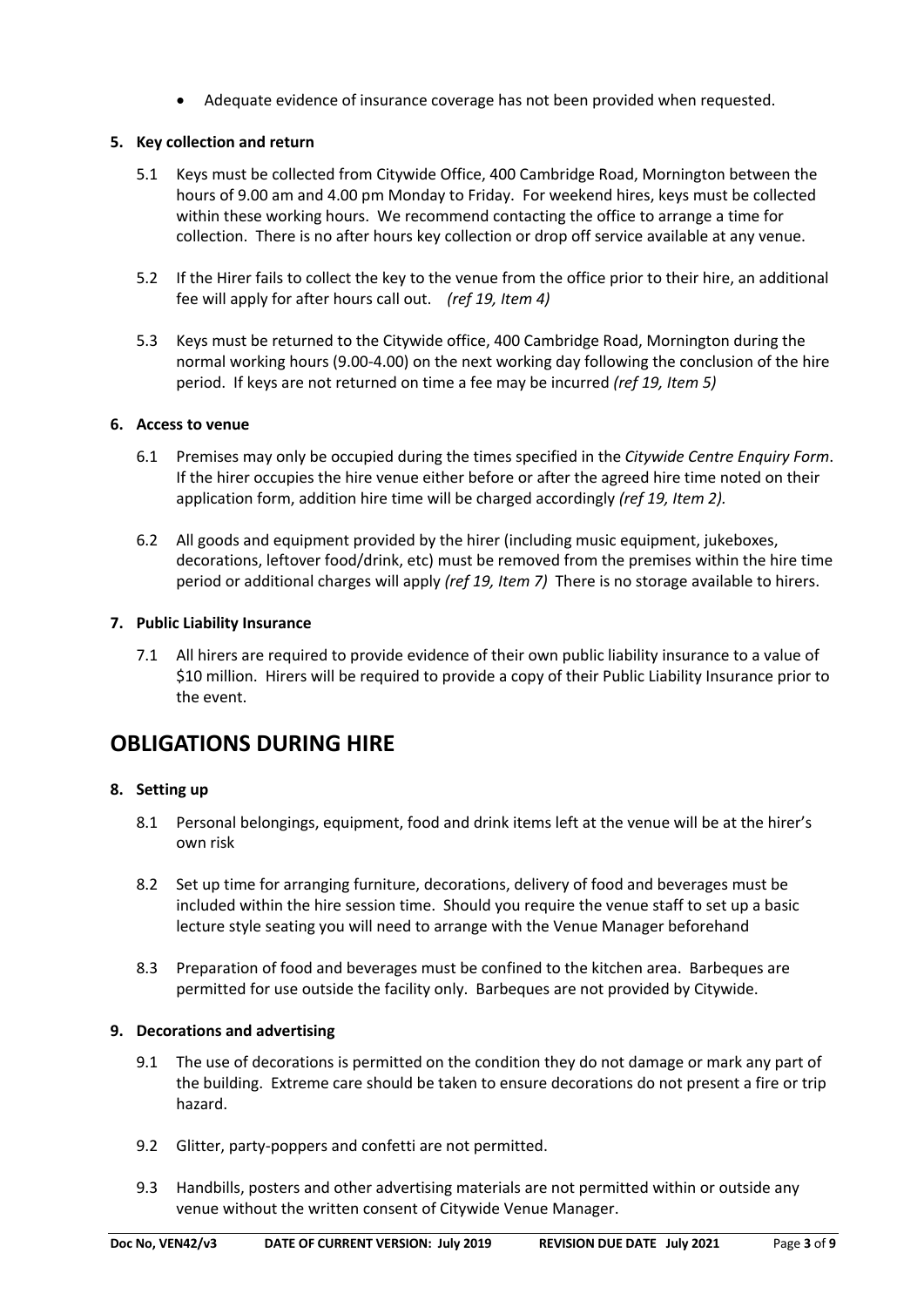9.4 If decorations are not completely removed, or should damage from decorations be caused, the cost of removal and/or repairs will be charged *(ref 19. Item 7)*

#### **10. Smoking, Drugs and Alcohol**

- 10.1 Smoking is NOT permitted inside any Citywide venue, nor within 3 metres of the entrances.
- 10.2 The use of any recreational drugs is NOT permitted in or on any Citywide property.
- 10.3 Hirers of the Citywide premises may serve alcohol at their event provided that the hirer is aware of their obligations of duty of care to their guests to ensure their wellbeing and safety, including appropriate training and responsible service of alcohol.
- 10.4 Hirers may sell alcohol to their guests provided that a Liquor Licence is obtained and a copy provided to the Citywide Venue Manager, and there is appropriately trained staff to ensure the responsible service of alcohol. The hirer is responsible for the duty of care to their guests.
- 10.5 For Alcohol licenses and regulations visit the websites below: https://www.treasury.tas.gov.au/liquor-and-gaming/liquor/applying-to-sell-liquor/apply-for-aliquor-licence .

#### **11. Noise**

- 11.1 Citywide venues are in residential areas and due consideration must be given to nearby residents. Complaints received by Citywide from nearby residents for noise disturbances or infringement of Council laws will incur an additional fee *(ref 19, Item 8).*
- 11.2 In accordance with the Environment Protection Act 1997 all noise must be below 45 decibels up to 12.00pm on Fridays and Saturdays, and below 35 decibels from 10.00pm to 12.00am on weekdays. If these laws are breached the hirer is responsible for paying the infringement fine. *(ref 19 Item 9)*

#### **12. Damage to property or premises**

- 12.1 Damage is considered as breakages that impair the value, usefulness, aesthetics, or normal function of our venues. A requirement of additional cleaning is also considered under damages in these terms and conditions.
- 12.2 Any damage that occurs to the premises during the time of hire are the responsibility of the Hirer and must be reported to Citywide Venue Manager as soon as possible.
- 12.3 For any damage incurred by the Hirer or one of their guests, the cost of repairs arranged by Citywide plus an addition clean up and administration fee will be charged. *(ref 19 Item 10)*

#### **13. Illegal activity**

- 13.1 If any activities in or around the venue instigates the attendance of any emergency services (during or immediately after a hire), a fee will be charged *(ref 19 Item 11).*
- 13.2 Hirers are responsible for bearing the full cost of any fines/infringement notices for noncompliance, including any false alarm. *(ref 19 Item 12)*

#### **14. Security and safety**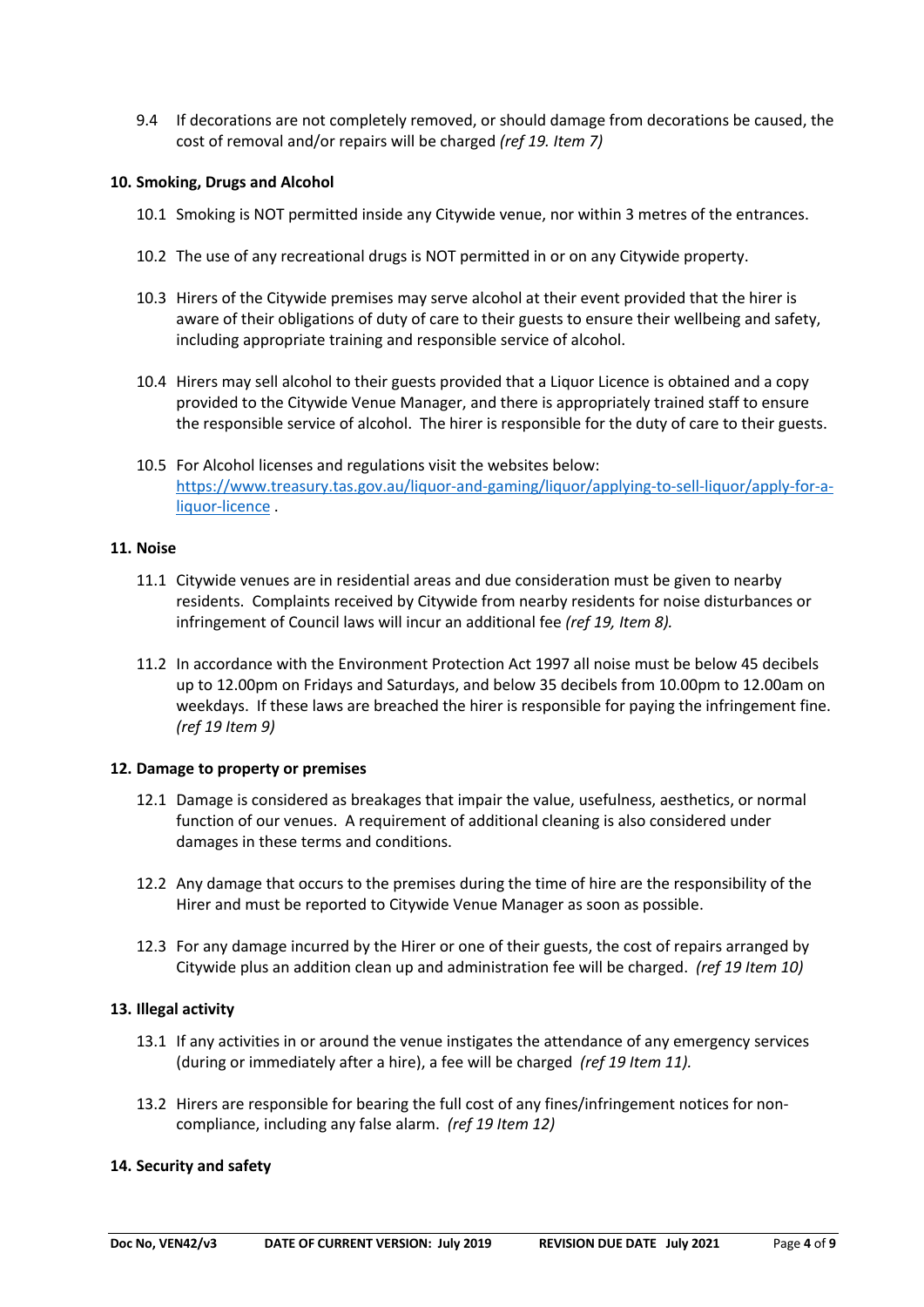- 14.1 Hirers are responsible for the security and safety of themselves, their guests and the building and grounds during the time of hire. Hirers are also responsible for the behaviour of attendees at their event.
- 14.2 Citywide takes the safety and protection of children and vulnerable people very seriously. Hirers must ensure that children are adequately supervised by two responsible adults at all times.
- 14.3 The Hirer must allow un-restricted access to the venue at any time by Citywide staff on official business, security officers or emergency officers.

#### **15. After hours call-out**

- 15.1 Citywide does not operate after hours or on weekends. Keys must be collected during business hours and an induction of the building given. Any instruction needed for sound and lighting must be received in these business hours, as there is no after hours customer service available. The after hours number given to the Hirer does not cater for these preparatory issues.
- 15.2 An after hours phone number will be provided for the Hirer to contact in case of emergency. Emergencies are classified as:
	- Hirer cannot gain access to the premises (key won't work or door lock is broken)
	- Property or building damage which requires immediate repairs (broken window or something that needs immediate repair).
- 15.3 An after hours call out fee will be incurred if a call is placed by the Hirer and the Hirer cannot be assisted over the phone, thereby requiring attendance. In the case where the call out was not the fault of Citywide, or the venue equipment is not faulty, the Hirer will be charged an attendance fee for on-site assistance. *(ref 19, Item 13)*

#### **16. Fire or Police contacted**

- 16.1 In the case of extreme emergencies, such as fire at premises or if Police are required to attend the event, Hirers must phone 000 as first point of contact. Emergency evacuation procedures are found inside the main door.
- 16.2 Hirers are responsible for bearing the full cost in case of a false alarm relating to a fire, police or a security call out *(ref 19 Item 12).*
- 16.3 If any incident occurs which requires first aid or emergency services, the Hirer is responsible for filling in an *Incident Report Form* available from Citywide office and lodging it with Citywide.

# **OBLIGATIONS AFTER HIRE**

## **17 Packing up and Cleaning**

- 17.1 Pack up and cleaning time must be included within the exit time stated on the *Citywide Centre Enquiry Form*. NB Premises must be vacated no later than midnight.
- 17.2 As a general guide, please leave the premises as you find them.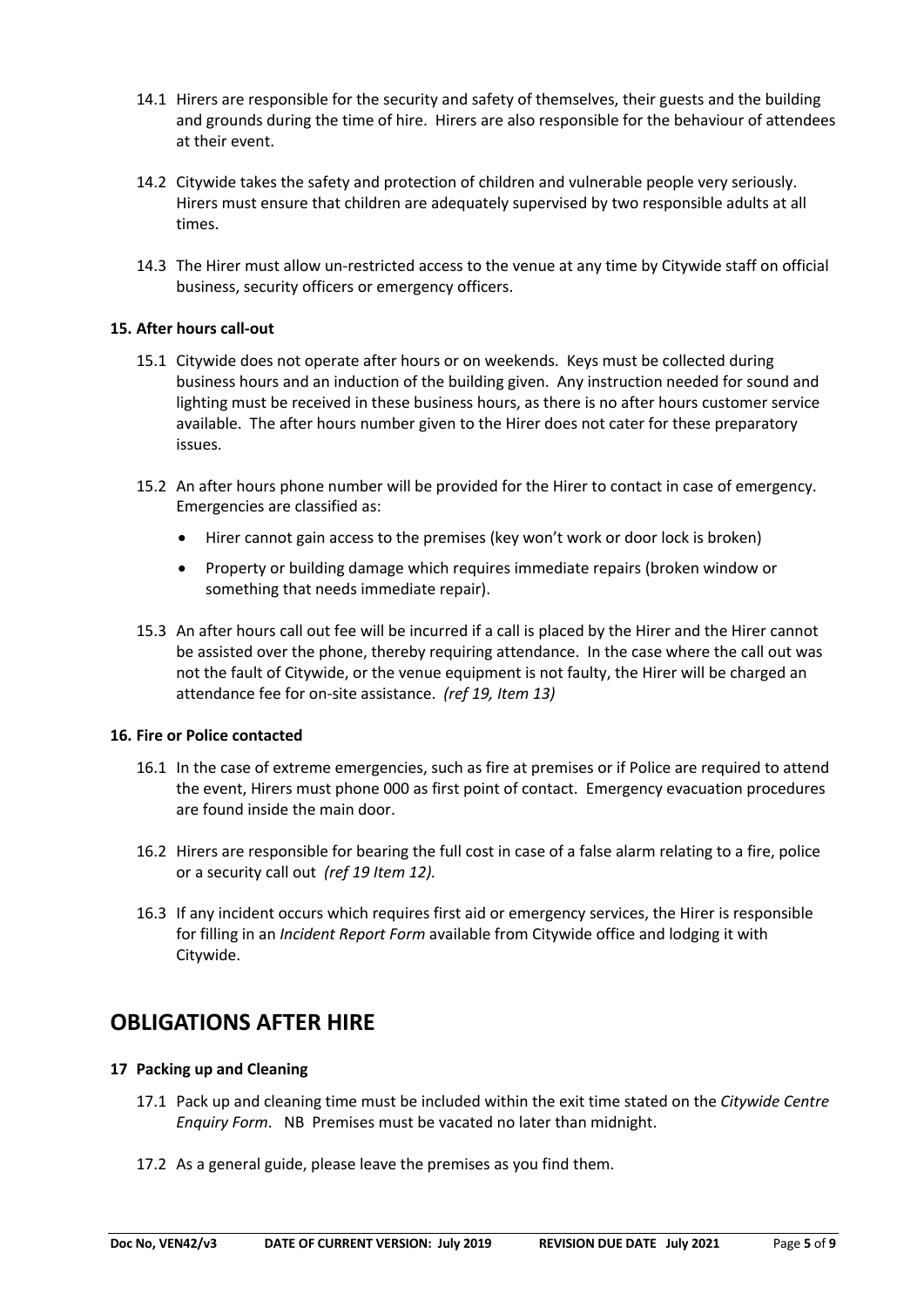- 17.3 All chairs and tables must be cleaned and returned to where they came from. If this is not done a fee may be charged. *(ref 19 Item 14)*
- 17.4 The premises must be left in a clean and tidy condition with carpets vacuumed, floors swept and mopped, kitchen cleaned and toilets in a reasonable condition. If the cleaning is not to a suitable standard, the cost of engaging cleaners will be charged *(ref 19 Item 15)* Hirers may elect to pay cleaning fees for the Citywide cleaner to be engaged following their event.
- 17.5 The hirer is responsible for removing all rubbish from inside the premises, rubbish must be placed in either the skip bin (Mornington) or outside bins (Lenah Valley) to capacity only – or removed from the premises. Do not leave rubbish in the bins inside the premises. If this term is breached, a fee may be charged *(ref 19. Item 16)* If excessive rubbish is placed in the skip at Mornington, a skip emptying service may be incurred. *(ref 19 Item 17)*
- 17.6 Everything, including food and drink, must be removed from the venue by the end of the hire period. If this term is breached, a fee may be charged *(ref 19 Item 6)*
- 17.7 The hirer is responsible for removing cigarette butts and broken or empty bottles and cans from the surrounding outside areas of the hire venue. If this term is breached, a fee may be charged *(ref 19 Item 18).*
- 17.8 Air conditioning, heaters and all lights must be turned off before exiting the premises. If this term is breached, a fee may be charged *(ref 19 Item 19)*
- 17.9 If the Hirer either intentionally or unintentionally removes any Citywide property or equipment including remote controls, Citywide will report all items as theft to police and provide Hirer's details for investigation. If this occurs there may be a fee charged. *(ref 19 Item 20)*
- 17.10At the end of the hire, Hirers must ensure all items identified in point 18 *Hirer's Checklist* below have been completed.
- 17.11Should there be any vomiting or faeces left in or surrounding the premises, this is totally the responsible of the hirer to clean up. It is not included in the general cleaning arrangements. If it is left unattended, an extra charge will be added.

## **18. Hirer's Checklist**

Premises must be lift in a suitable condition. The following checklist has been provided to help.

- All tables and chairs have been wiped down and stacked/stored in original position.
- All decorations have been removed (including balloons, tape and adhesives, streamers, etc)
- Any cooking equipment used has been washed and returned to storage
- Toilets have been left in a reasonable state and tidied of excessive rubbish
- All floors have been vacuumed or swept and mopped
- All rubbish has been placed in external rubbish bins to capacity only, or removed from premises
- All additional items belonging to the hirer are removed from the venue (including food and drinks, music equipment, etc).
- Ensure none of Citywide's equipment or property has been inadvertently removed.
- All heating/air-conditioning has been turned off.
- All lights are turned off.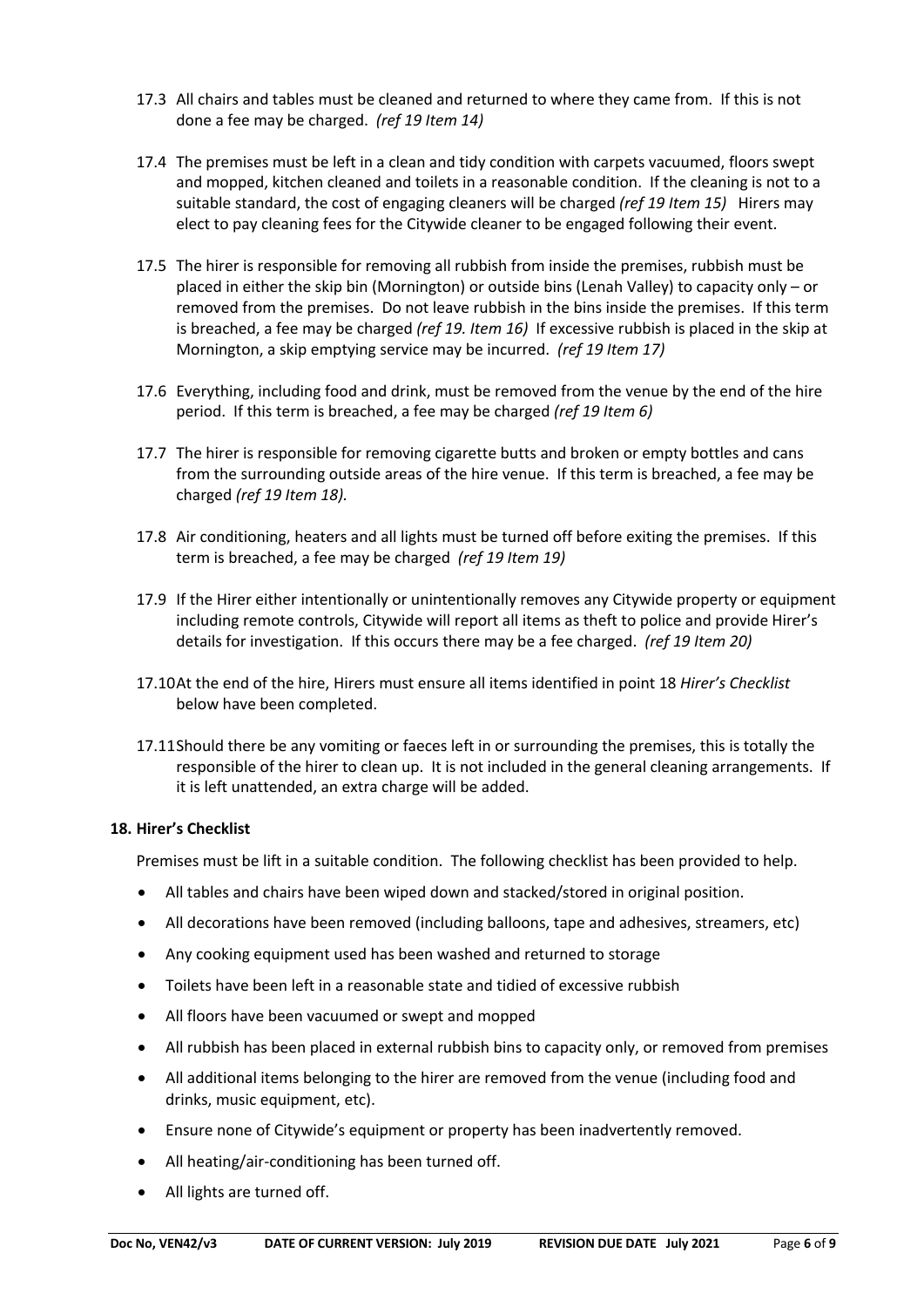- All doors are locked and secure.
- Keys must be returned to the office on the next working day following hire between 9.00 4.00 pm. If office is unattended, there is a letter box under the reception window where keys can be returned.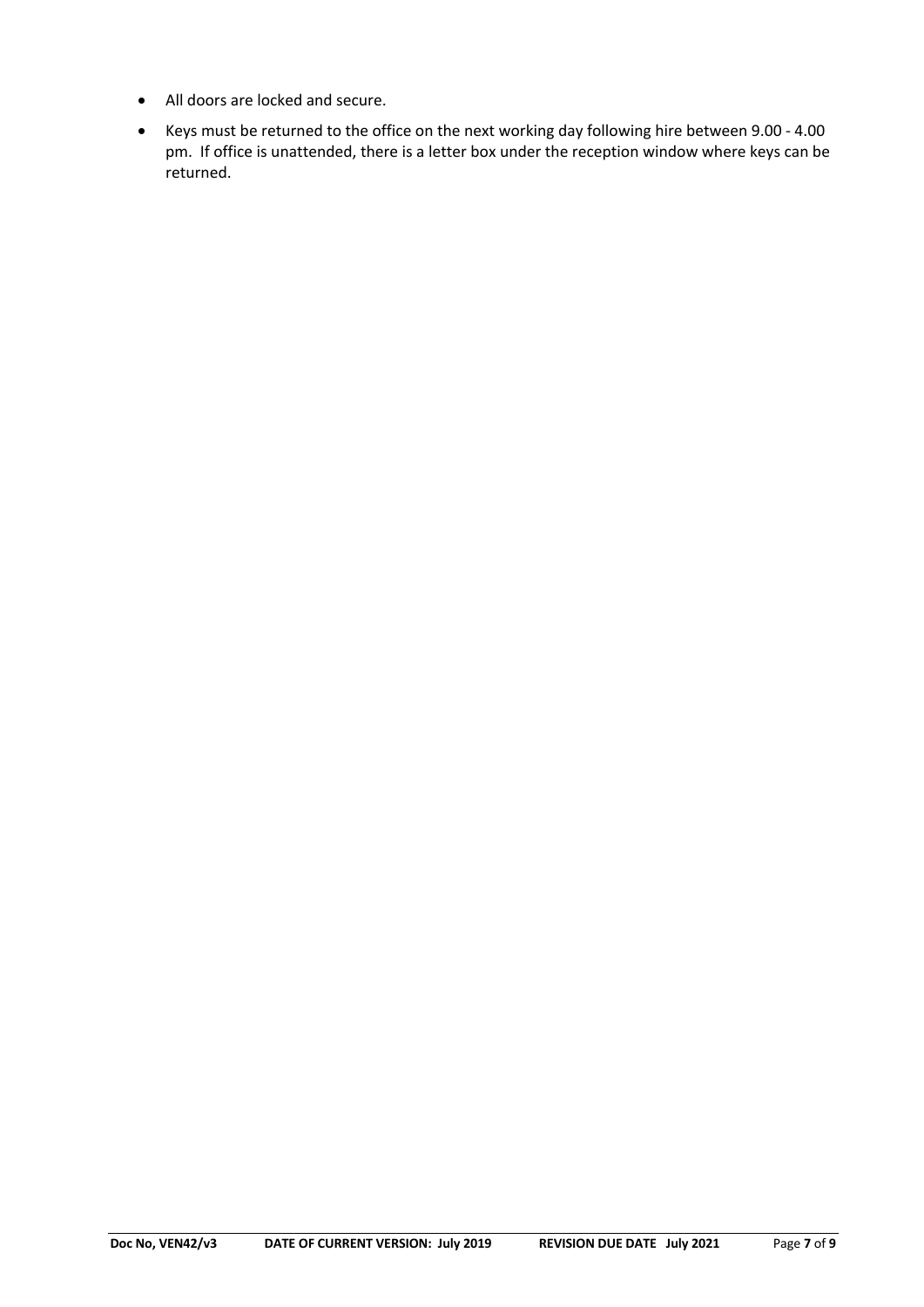# **19. Schedule of additional charges**

19.1 In the event of any of the circumstances listed in the Schedule of Additional Charges below, the hirer agrees to the Bond being utilised for the associated costs or fee incurred to a maximum of \$500.00. If the total of additional charges is in excess of \$500.00, the excess amount will be invoiced to the hirer.

| <b>ITEM No</b> |                           | <b>ITEM DESCRIPTION</b>                                                                                                                                                                                                                                       | <b>CHARGE INCURRED</b>                                              |
|----------------|---------------------------|---------------------------------------------------------------------------------------------------------------------------------------------------------------------------------------------------------------------------------------------------------------|---------------------------------------------------------------------|
| $\mathbf 1$    | <b>Ref 1.2</b>            | Restrictions to numbers attending. Non-compliance<br>of maximum capacity of hire venue in line with Place<br>of Assembly Licence                                                                                                                              | \$500.00                                                            |
| $\overline{2}$ | <b>Ref 1.3</b><br>Ref 6.1 | Additional occupation if hirer uses premises<br>before or after agreed time of hire. Additional hire<br>time will be charged according to additional time used.                                                                                               | Cost of additional<br>time PLUS admin<br>fee \$25.00                |
| 3              | Ref 4.1                   | Cancellation of booking less than 14 days' notice<br>before event                                                                                                                                                                                             | 20% of quotation                                                    |
| 4              | <b>Ref 5.2</b>            | If key is not collected or if key is lost resulting in a call<br>to the Citywide after hours number requiring onsite<br>attendance to deliver and issue a replacement key                                                                                     | \$110.00                                                            |
| 5              | <b>Ref 5.3</b>            | Non-return of key within 1 working day of hire                                                                                                                                                                                                                | \$100.00                                                            |
| 6              | Ref 6.2<br>Ref 17.6       | Personal belongings including food and drinks left at<br>premises outside of agreed hire period                                                                                                                                                               | \$150.00                                                            |
| $\overline{7}$ | <b>Ref 9.4</b>            | Decorations or parts thereof left at premises or<br>damaged caused by decorations                                                                                                                                                                             | \$110.00                                                            |
| 8              |                           | Ref 11.1 Complaints received by Citywide from nearby<br>residents for noise disturbances                                                                                                                                                                      | \$100.00                                                            |
| 9              | Ref 11.2                  | Fine incurred for excessive noise as per Environmental<br>Protection Act 1997                                                                                                                                                                                 | Cost of<br>infringement                                             |
| 10             | Ref 12.3                  | Damage caused during the hire session as outlined,<br>including broken window, damage to flooring, damage<br>to property or premises                                                                                                                          | Repairs as arranged<br>by Citywide PLUS<br>clean up fee<br>\$150.00 |
| 11             | Ref 13.1                  | Illegal activity or activities by hirers or attendees<br>which require the attendance of any Emergency<br>Services                                                                                                                                            | \$500.00                                                            |
| 12             | Ref 13.2<br>Ref 16.2      | In the case of a false alarm to emergency services<br>Hirers are responsible for paying any costs associated                                                                                                                                                  | Cost of<br>infringement                                             |
| 13             | Ref 15.3                  | Where an after hours call out is placed by the hirer<br>and the hirer cannot be assisted over the phone<br>requiring attendance. If the venue hire<br>equipment/structure is not faulty, the hirer will be<br>charged an attendance fee for onsite assistance | \$150.00                                                            |
| 14             | Ref 17.3                  | Chairs and tables not cleaned or packed away where<br>they were taken from                                                                                                                                                                                    | \$110.00                                                            |